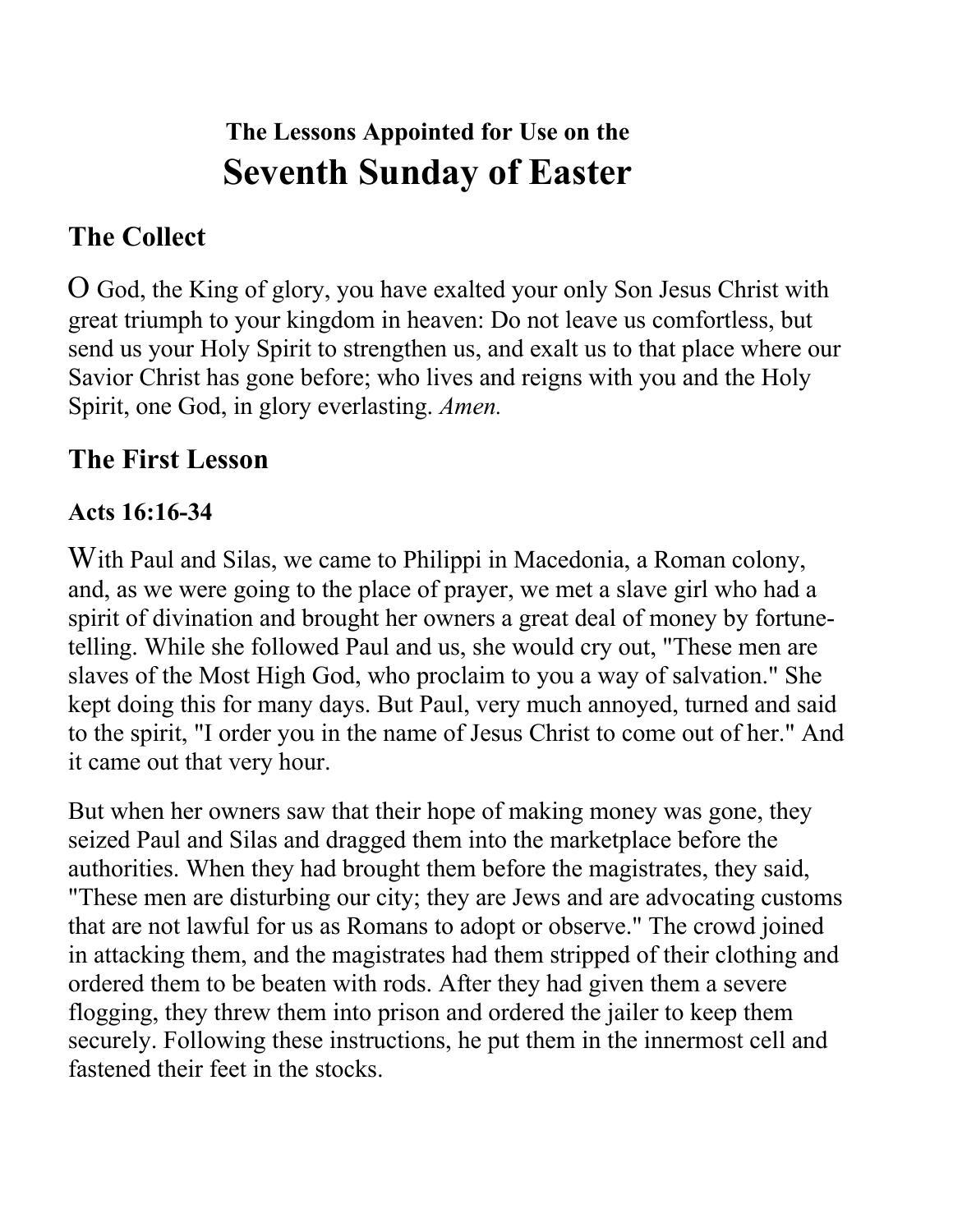About midnight Paul and Silas were praying and singing hymns to God, and the prisoners were listening to them. Suddenly there was an earthquake, so violent that the foundations of the prison were shaken; and immediately all the doors were opened and everyone's chains were unfastened. When the jailer woke up and saw the prison doors wide open, he drew his sword and was about to kill himself, since he supposed that the prisoners had escaped. But Paul shouted in a loud voice, "Do not harm yourself, for we are all here." The jailer called for lights, and rushing in, he fell down trembling before Paul and Silas. Then he brought them outside and said, "Sirs, what must I do to be saved?" They answered, "Believe on the Lord Jesus, and you will be saved, you and your household." They spoke the word of the Lord to him and to all who were in his house. At the same hour of the night he took them and washed their wounds; then he and his entire family were baptized without delay. He brought them up into the house and set food before them; and he and his entire household rejoiced that he had become a believer in God.

#### **Psalm 97**

1 The LORD is King;

let the earth rejoice; \*

let the multitude of the isles be glad.

- 2 Clouds and darkness are round about him, \* righteousness and justice are the foundations of his throne.
- 3 A fire goes before him \* and burns up his enemies on every side.
- 4 His lightnings light up the world; \* the earth sees it and is afraid.
- 5 The mountains melt like wax at the presence of the LORD, \* at the presence of the Lord of the whole earth.
- 6 The heavens declare his righteousness, \* and all the peoples see his glory.
- 7 Confounded be all who worship carved images and delight in false gods! \* Bow down before him, all you gods.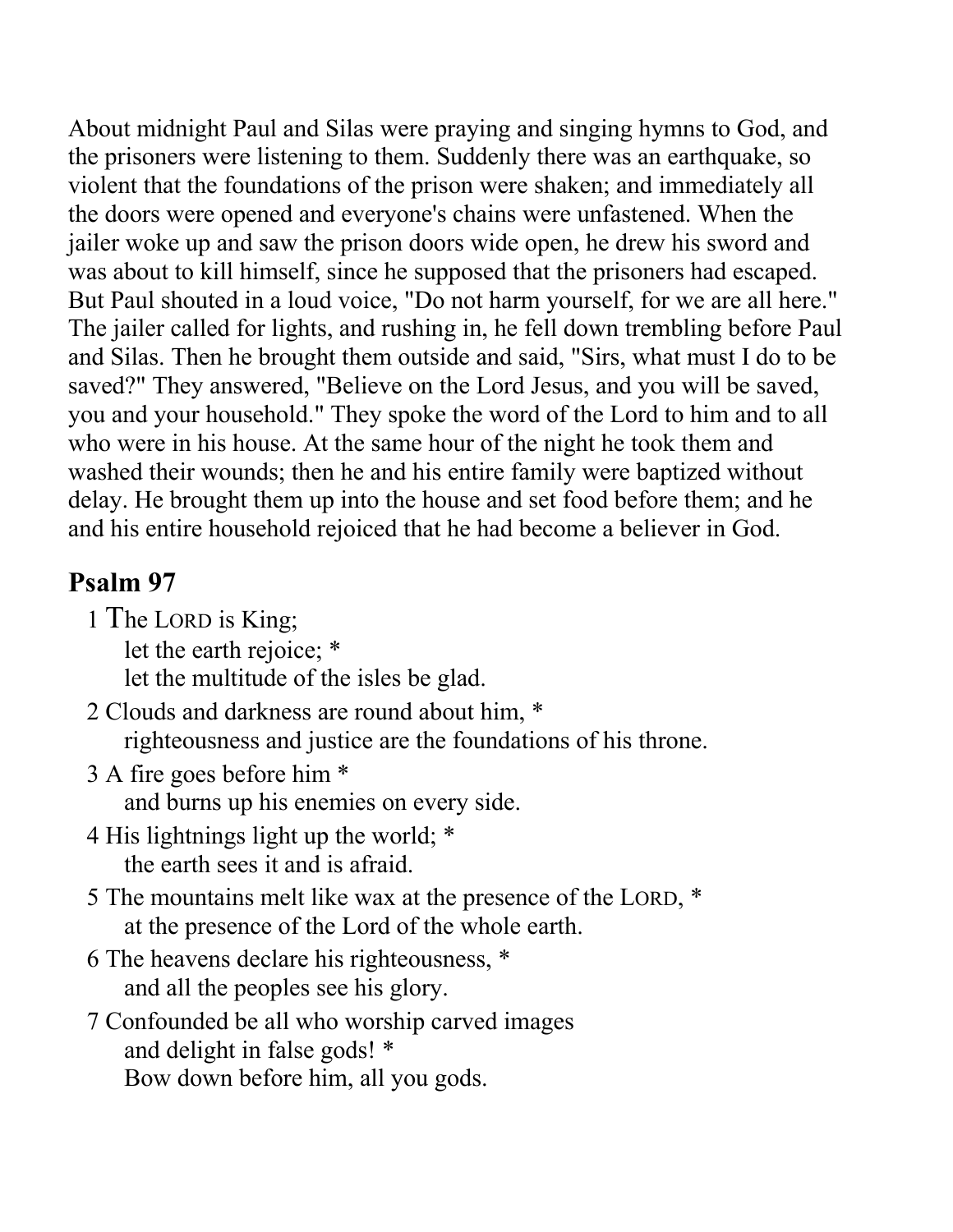- 8 Zion hears and is glad, and the cities of Judah rejoice, \* because of your judgments, O LORD.
- 9 For you are the LORD, most high over all the earth; \* you are exalted far above all gods.
- 10 The LORD loves those who hate evil; \* he preserves the lives of his saints and delivers them from the hand of the wicked.
- 11 Light has sprung up for the righteous, \* and joyful gladness for those who are truehearted.
- 12 Rejoice in the LORD, you righteous, \* and give thanks to his holy Name.

### **Revelation 22:12-14,16-17,20-21**

At the end of the visions I, John, heard these words:

"See, I am coming soon; my reward is with me, to repay according to everyone's work. I am the Alpha and the Omega, the first and the last, the beginning and the end."

Blessed are those who wash their robes, so that they will have the right to the tree of life and may enter the city by the gates.

"It is I, Jesus, who sent my angel to you with this testimony for the churches. I am the root and the descendant of David, the bright morning star."

The Spirit and the bride say, "Come." And let everyone who hears say, "Come." And let everyone who is thirsty come. Let anyone who wishes take the water of life as a gift.

The one who testifies to these things says, "Surely I am coming soon." Amen. Come, Lord Jesus!

The grace of the Lord Jesus be with all the saints. Amen.